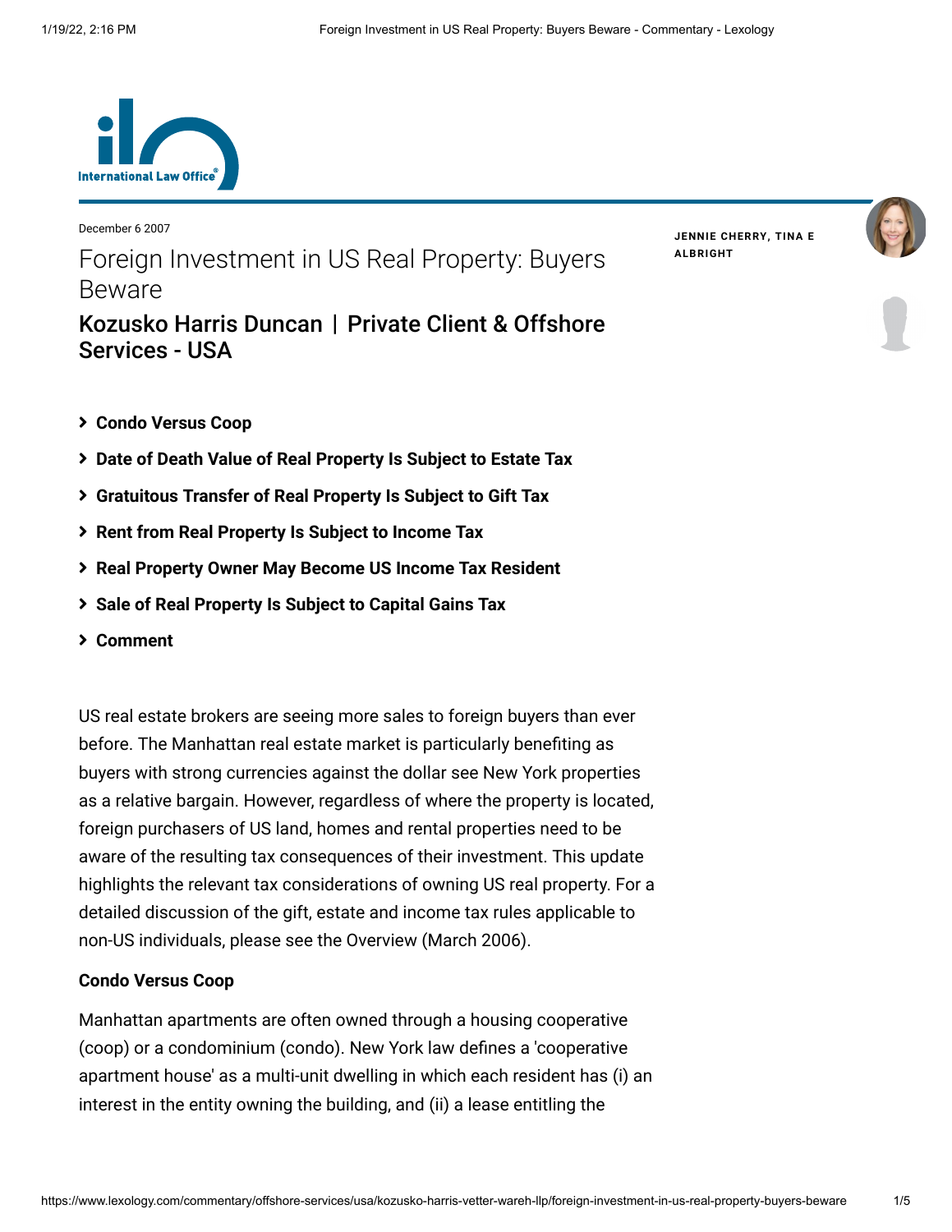resident to occupy a particular apartment within the building (this lease may be referred to as a proprietary lease). Coop boards reserve the right to approve any and all potential investors. Foreign buyers without US credit histories or who do not intend to use the apartment as a primary residence are often rejected by coop boards. Condo investments, on the other hand, generally do not pose such problems. A condo consists of multi-unit dwellings where each unit is individually owned and the common areas, such as hallways and recreational facilities, are jointly owned (usually as tenants in common) by all the unit owners in the building.

A foreign buyer's purchase of a condo means that he or she owns US real property. However, the characterization of a coop ownership is not as clear and may be characterized as either real property or intangible personal property, depending on the property or tax law (state or federal) to be applied. For example, the Taxpayer Services Division Technical Services Bureau of the New York State Department of Taxation and Finance released a technical memorandum which provided substantiating information as to the distinguishing characteristics of ownership of a condominium and cooperative apartment. The memorandum concluded with the statement that in auditing New York estate and gift tax returns, a condominium is real property and a cooperative is intangible personal property. **[\(1\)](#page-4-1)**

The purchase of US real property, whether condo, house, building or undeveloped land (and, in certain circumstances, coop apartments), pulls the foreign investor into the US tax net.

#### <span id="page-1-0"></span>**Date of Death Value of Real Property Is Subject to Estate Tax**

Where a foreign investor owns US real property at death, the value of that property will be subject to US estate tax. This is the case even when the United States and the country of the decedent's domicile have entered into an estate and gift tax treaty. The estate of a decedent who was neither a citizen of nor resident in the United States is permitted a credit that shelters only \$60,000 from estate tax. The excess value will be subject to estate tax at graduated rates ranging from 26% to 45%. The estate will be required to file a US estate tax return. It may also be necessary to undergo a court proceeding in the jurisdiction where the real property is located in order to pass title to the person who inherits the property.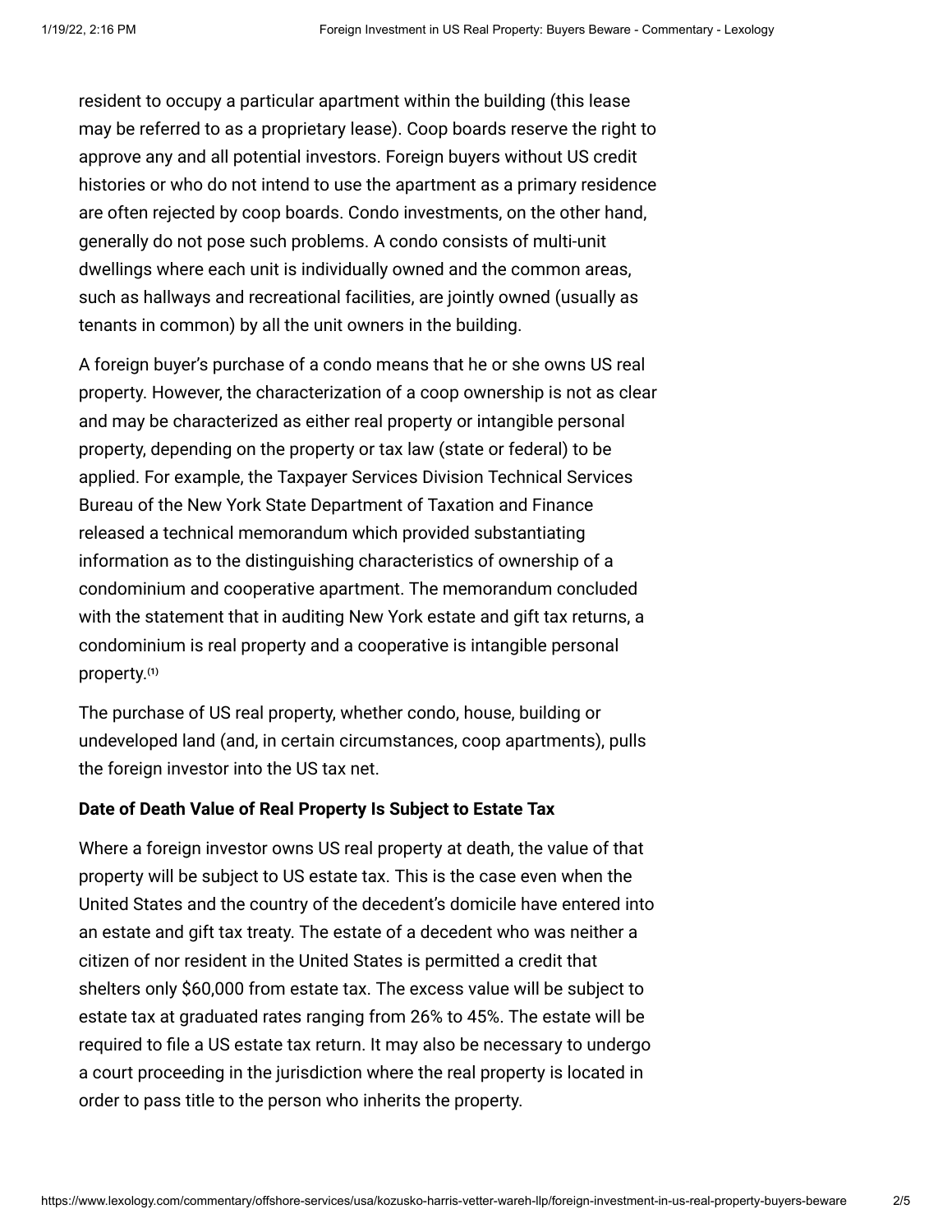With careful planning it may be possible to purchase US real property through a structure where the decedent owns stock at death and not the underlying property. However, the US estate tax rules are far reaching; retained interests in transferred properties can cause estate tax inclusion and stock in a US corporation is treated as a US situs asset for estate tax purposes (in the absence of an overriding treaty provision). Such a corporate structure will not eliminate (and may even complicate) the income tax consequences discussed below. For properties of significant value, the foreign investor should seek competent legal advice before purchasing US real property.

### <span id="page-2-0"></span>**Gratuitous Transfer of Real Property Is Subject to Gift Tax**

Where a foreign investor transfers US real property by gift, he or she will be subject to US gift tax. Again, this is the case even where an estate and gift tax treaty applies. There is no gift tax credit available to a transferor who is neither a citizen of nor resident in the United States (other than a limited annual exclusion); the fair market value of the property at the date of the gift is subject to tax at the same graduated rates that apply to the estate tax.

#### <span id="page-2-1"></span>**Rent from Real Property Is Subject to Income Tax**

Non-resident aliens are subject to US income tax on US source income that is fixed or determinable, annual or periodic (eg, dividends, interest, rents and royalties) and on net income that is effectively connected to a US trade or business. Real property holdings may warrant a special election by the non-resident alien owner, because such property may or may not be considered a trade or business for US income tax purposes. If rent is considered fixed or determinable income it will be subject to US income tax at a flat 30% withholding rate rather than as effectively connected income. On the other hand, net taxation on income effectively connected with a US trade or business will often result in lower tax due to the benefit of deductions and graduated tax rates. A foreign owner of income-producing US real property may make an election (irrevocable without Internal Revenue Service (IRS) consent) to treat the income as effectively connected, thereby subjecting it to the tax based on net income.

#### <span id="page-2-2"></span>**Real Property Owner May Become US Income Tax Resident**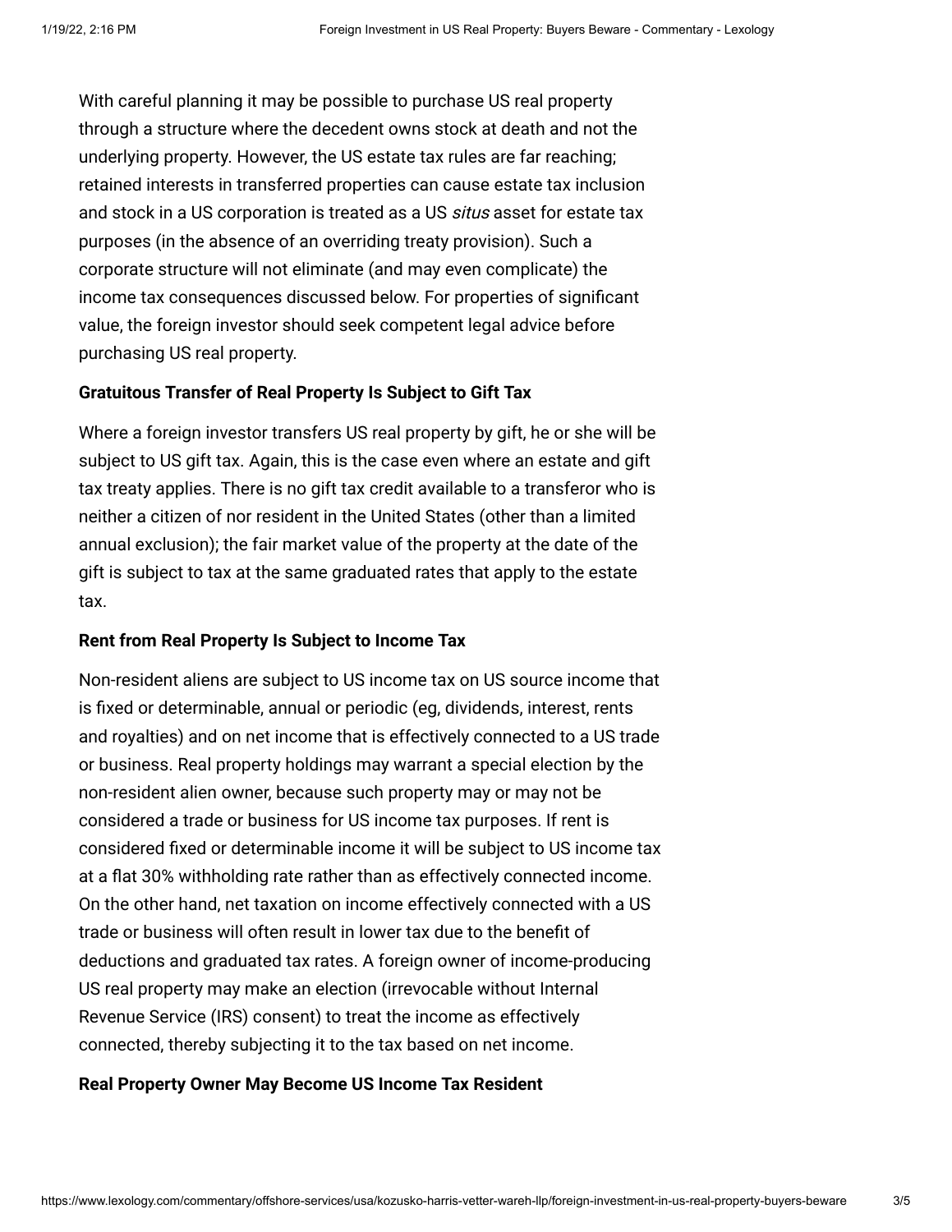Owning a US home or vacation property, even a rental property, will result in the foreign owner spending time in the United States. It is possible to become resident in the United States for income tax purposes without any deliberate decision to acquire that status. Under the substantial presence test, which counts the number of days a person is physically present in the United States, income tax residency will be acquired by an individual who regularly conducts business or otherwise maintains a physical presence in the United States and who does not engage in very deliberate planning to avoid exceeding the limit on days spent in the United States, even if that person's permanent home is outside the United States. Once the foreign real property owner is considered to be US resident, his or her worldwide income is subject to US income tax.

### <span id="page-3-0"></span>**Sale of Real Property Is Subject to Capital Gains Tax**

Non-resident aliens are generally not subject to US income tax on capital gains, with the exception of capital gains realized on the sale or exchange of US real property interests. The Foreign Investment in Real Property Tax Act 1980 (FIRPTA) added to the income tax rules provisions that gain or loss from the disposition by a non-resident alien or foreign corporation of a US real property interest is to be treated as effectively connected with a US trade or business and is thus subject to US net income taxation. The tax is enforced by means of a special withholding tax regime. A US real property interest includes not only condominiums and parcels of land, but also shares of US real property holding corporations (ie, any corporation, including a cooperative housing corporation, which holds US real property interests with a fair market value that equals or exceeds 50% of the fair market value of its specified assets). A disposition includes not only a sale, but also:

- capital contributions, redemptions, distributions, like-kind exchanges and gifts where liabilities exceed the adjusted basis;
- changes in interests in a partnership, trust or estate;
- corporate reorganizations, mergers or liquidations; and
- foreclosures or inventory conversions.